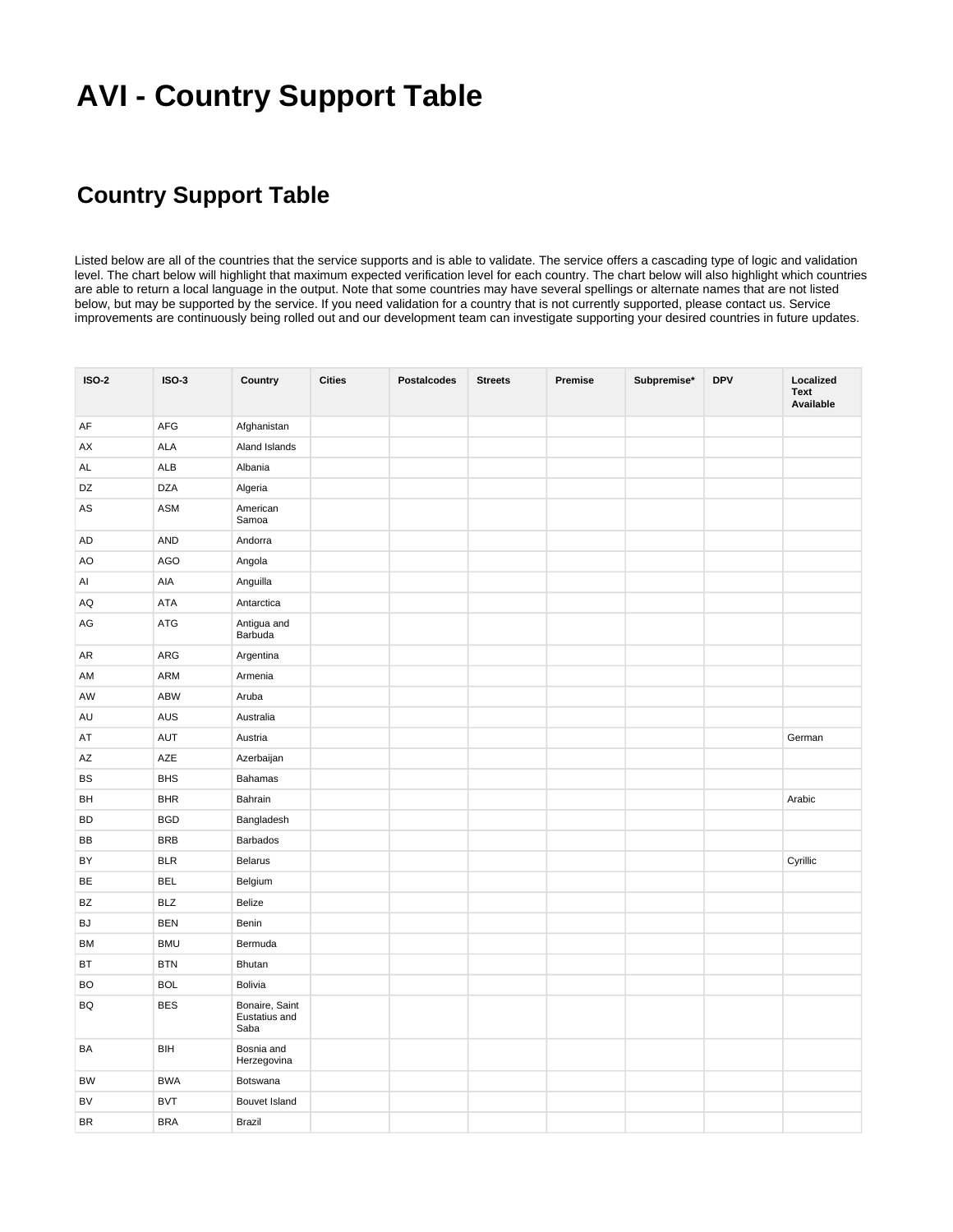| IO                            | <b>IOT</b>     | British Indian<br>Ocean Territory      |  |  |  |            |
|-------------------------------|----------------|----------------------------------------|--|--|--|------------|
| VG                            | <b>VGB</b>     | <b>British Virgin</b><br>Islands       |  |  |  |            |
| BN                            | <b>BRN</b>     | Brunei                                 |  |  |  |            |
| BG                            | <b>BGR</b>     | Bulgaria                               |  |  |  |            |
| BF                            | <b>BFA</b>     | Burkina Faso                           |  |  |  |            |
| BI                            | <b>BDI</b>     | Burundi                                |  |  |  |            |
| KH                            | KHM            | Cambodia                               |  |  |  |            |
| CM                            | <b>CMR</b>     | Cameroon                               |  |  |  |            |
| CA                            | CAN            | Canada                                 |  |  |  |            |
| CV                            | CPV            | Cape Verde                             |  |  |  |            |
| KY                            | <b>CYM</b>     | Cayman<br>Islands                      |  |  |  |            |
| CF                            | CAF            | Central African<br>Republic            |  |  |  |            |
| TD                            | <b>TCD</b>     | Chad                                   |  |  |  |            |
| $\mathsf{CL}$                 | <b>CHL</b>     | Chile                                  |  |  |  |            |
| CN                            | <b>CHN</b>     | China                                  |  |  |  | Simplified |
|                               |                |                                        |  |  |  | Chinese    |
| ${\sf C} {\sf X}$             | CXR            | Christmas<br>Island                    |  |  |  |            |
| CC                            | CCK            | Cocos Islands                          |  |  |  |            |
| CO                            | COL            | Colombia                               |  |  |  |            |
| KM                            | <b>COM</b>     | Comoros                                |  |  |  |            |
| СK                            | COK            | Cook Islands                           |  |  |  |            |
| CR                            | CRI            | Costa Rica                             |  |  |  |            |
| <b>HR</b>                     | <b>HRV</b>     | Croatia                                |  |  |  |            |
| CU                            | CUB            | Cuba                                   |  |  |  |            |
| <b>CW</b>                     | <b>CUW</b>     | Curacao                                |  |  |  |            |
| CY                            | <b>CYP</b>     | Cyprus                                 |  |  |  | Greek      |
| ${\tt CZ}$                    | CZE            | Czech Republic                         |  |  |  |            |
| CD                            | COD            | Democratic<br>Republic of the<br>Congo |  |  |  |            |
| DK                            | <b>DNK</b>     | Denmark                                |  |  |  | Danish     |
| DJ                            | DJI            | Djibouti                               |  |  |  |            |
| DM                            | <b>DMA</b>     | Dominica                               |  |  |  |            |
| DO                            | <b>DOM</b>     | Dominican<br>Republic                  |  |  |  |            |
| TL                            | <b>TLS</b>     | East Timor                             |  |  |  |            |
| $\mathsf{EC}$                 | $\mathsf{ECU}$ | Ecuador                                |  |  |  |            |
| $\mathsf{EG}$                 | EGY            | Egypt                                  |  |  |  | Arabic     |
| $\texttt{SV}$                 | SLV            | El Salvador                            |  |  |  |            |
| GQ                            | GNQ            | Equatorial<br>Guinea                   |  |  |  |            |
| ER                            | ERI            | Eritrea                                |  |  |  |            |
| EE                            | EST            | Estonia                                |  |  |  |            |
| ET                            | ETH            | Ethiopia                               |  |  |  |            |
| FK                            | ${\sf FLK}$    | Falkland<br>Islands                    |  |  |  |            |
| FO                            | <b>FRO</b>     | Faroe Islands                          |  |  |  |            |
| ${\sf FJ}$                    | $\mathsf{FJI}$ | Fiji                                   |  |  |  |            |
| $\mathsf{Fl}$                 | <b>FIN</b>     | Finland                                |  |  |  | Finnish    |
| FR                            | ${\sf FRA}$    | France                                 |  |  |  |            |
| $\mathsf{GF}% _{\mathcal{F}}$ | ${\sf GUF}$    | French Guiana                          |  |  |  |            |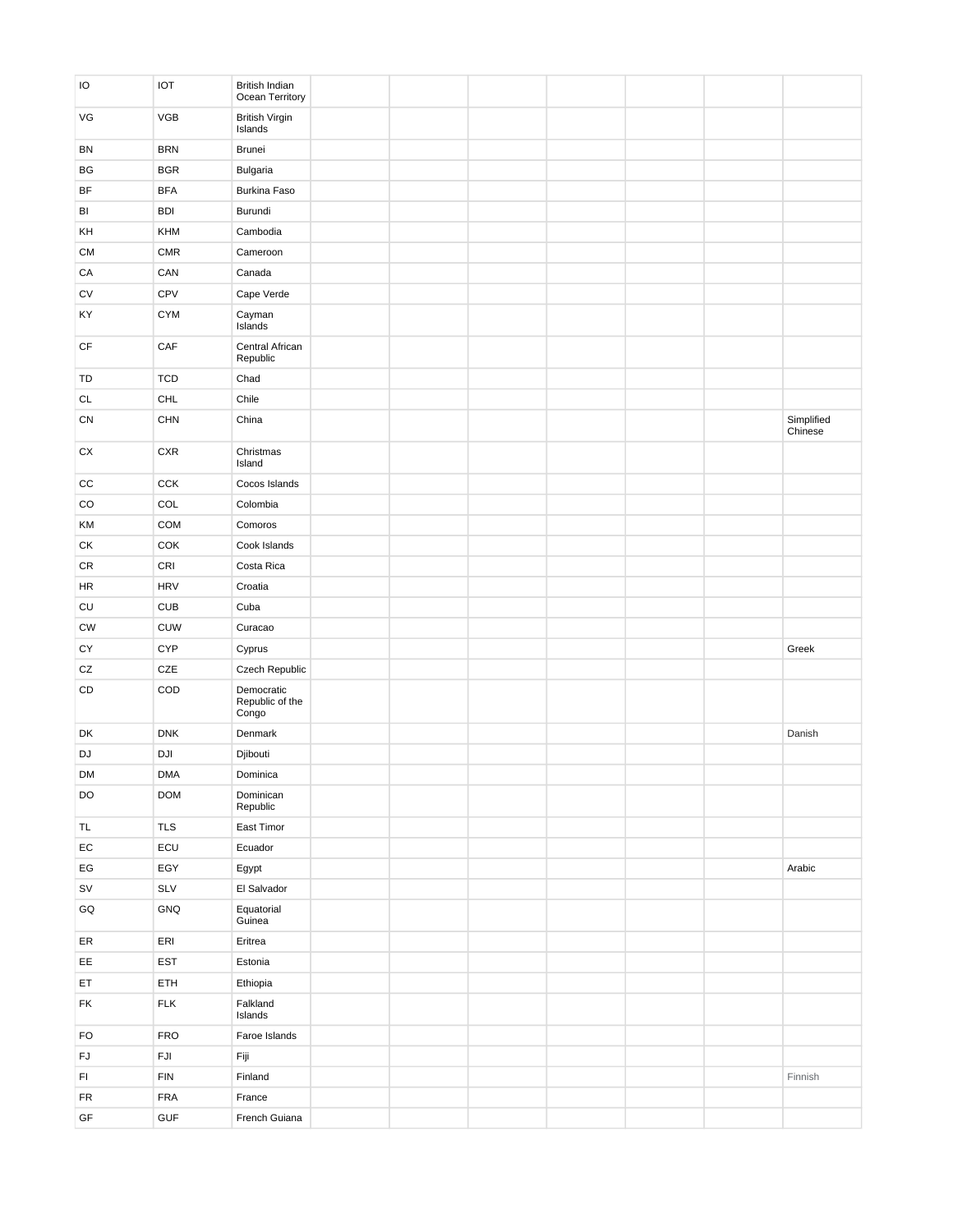| $\ensuremath{\mathsf{PF}}$ | PYF                                                             | French<br>Polynesia               |  |  |  |                                                                          |
|----------------------------|-----------------------------------------------------------------|-----------------------------------|--|--|--|--------------------------------------------------------------------------|
| TF                         | ATF                                                             | French<br>Southern<br>Territories |  |  |  |                                                                          |
| GA                         | GAB                                                             | Gabon                             |  |  |  |                                                                          |
| GM                         | GMB                                                             | Gambia                            |  |  |  |                                                                          |
| GE                         | GEO                                                             | Georgia                           |  |  |  |                                                                          |
| DE                         | DEU                                                             | Germany                           |  |  |  | German                                                                   |
| GH                         | GHA                                                             | Ghana                             |  |  |  |                                                                          |
| GI                         | GIB                                                             | Gibraltar                         |  |  |  |                                                                          |
| GR                         | GRC                                                             | Greece                            |  |  |  | Greek                                                                    |
| GL                         | GRL                                                             | Greenland                         |  |  |  |                                                                          |
| GD                         | GRD                                                             | Grenada                           |  |  |  |                                                                          |
| GP                         | <b>GLP</b>                                                      | Guadeloupe                        |  |  |  |                                                                          |
| GU                         | <b>GUM</b>                                                      | Guam                              |  |  |  |                                                                          |
| GT                         | <b>GTM</b>                                                      | Guatemala                         |  |  |  |                                                                          |
| GG                         | GGY                                                             | Guernsey                          |  |  |  |                                                                          |
| GN                         | GIN                                                             | Guinea                            |  |  |  |                                                                          |
| GW                         | GNB                                                             | Guinea-Bissau                     |  |  |  |                                                                          |
| GY                         | GUY                                                             | Guyana                            |  |  |  |                                                                          |
| HT                         | HTI                                                             | Haiti                             |  |  |  |                                                                          |
| HM                         | HMD                                                             | Heard Island                      |  |  |  |                                                                          |
|                            |                                                                 | and McDonald<br>Islands           |  |  |  |                                                                          |
| HN                         | <b>HND</b>                                                      | Honduras                          |  |  |  |                                                                          |
| HK                         | <b>HKG</b>                                                      | Hong Kong                         |  |  |  | Hong Kong<br>Supplementary<br><b>Character Set</b><br>(HKSCS)<br>Chinese |
| HU                         | <b>HUN</b>                                                      | Hungary                           |  |  |  |                                                                          |
| $\sf IS$                   | <b>ISL</b>                                                      | Iceland                           |  |  |  | Icelandic                                                                |
| IN                         | <b>IND</b>                                                      | India                             |  |  |  |                                                                          |
| ID                         | <b>IDN</b>                                                      | Indonesia                         |  |  |  |                                                                          |
| IR                         | <b>IRN</b>                                                      | Iran                              |  |  |  |                                                                          |
| IQ                         | <b>IRQ</b>                                                      | Iraq                              |  |  |  |                                                                          |
| IE                         | <b>IRL</b>                                                      | Ireland                           |  |  |  |                                                                          |
| IM                         | <b>IMN</b>                                                      | Isle of Man                       |  |  |  |                                                                          |
| $\mathsf{IL}$              | <b>ISR</b>                                                      | Israel                            |  |  |  |                                                                          |
| IT                         | <b>ITA</b>                                                      | Italy                             |  |  |  |                                                                          |
| $\mathsf{C}\mathsf{I}$     | $\ensuremath{\mathsf{C}}\xspace\ensuremath{\mathsf{IV}}\xspace$ | Ivory Coast                       |  |  |  |                                                                          |
| JM                         | <b>JAM</b>                                                      | Jamaica                           |  |  |  |                                                                          |
| JP                         | JPN                                                             | Japan                             |  |  |  | Kanji,<br>Hiragana,<br>Katakana                                          |
| $\mathsf{JE}\xspace$       | JEY                                                             | Jersey                            |  |  |  |                                                                          |
| <b>JO</b>                  | <b>JOR</b>                                                      | Jordan                            |  |  |  |                                                                          |
| KZ                         | KAZ                                                             | Kazakhstan                        |  |  |  | Cyrillic                                                                 |
| KE                         | KEN                                                             | Kenya                             |  |  |  |                                                                          |
| KI                         | KIR                                                             | Kiribati                          |  |  |  |                                                                          |
| KW                         | <b>KWT</b>                                                      | Kuwait                            |  |  |  |                                                                          |
| KG                         | KGZ                                                             | Kyrgyzstan                        |  |  |  |                                                                          |
| LA                         | LAO                                                             | Laos                              |  |  |  |                                                                          |
| LV                         | LVA                                                             | Latvia                            |  |  |  |                                                                          |
| LB                         | LBN                                                             | Lebanon                           |  |  |  |                                                                          |
| $\mathsf{LS}$              | LSO                                                             | Lesotho                           |  |  |  |                                                                          |
|                            |                                                                 |                                   |  |  |  |                                                                          |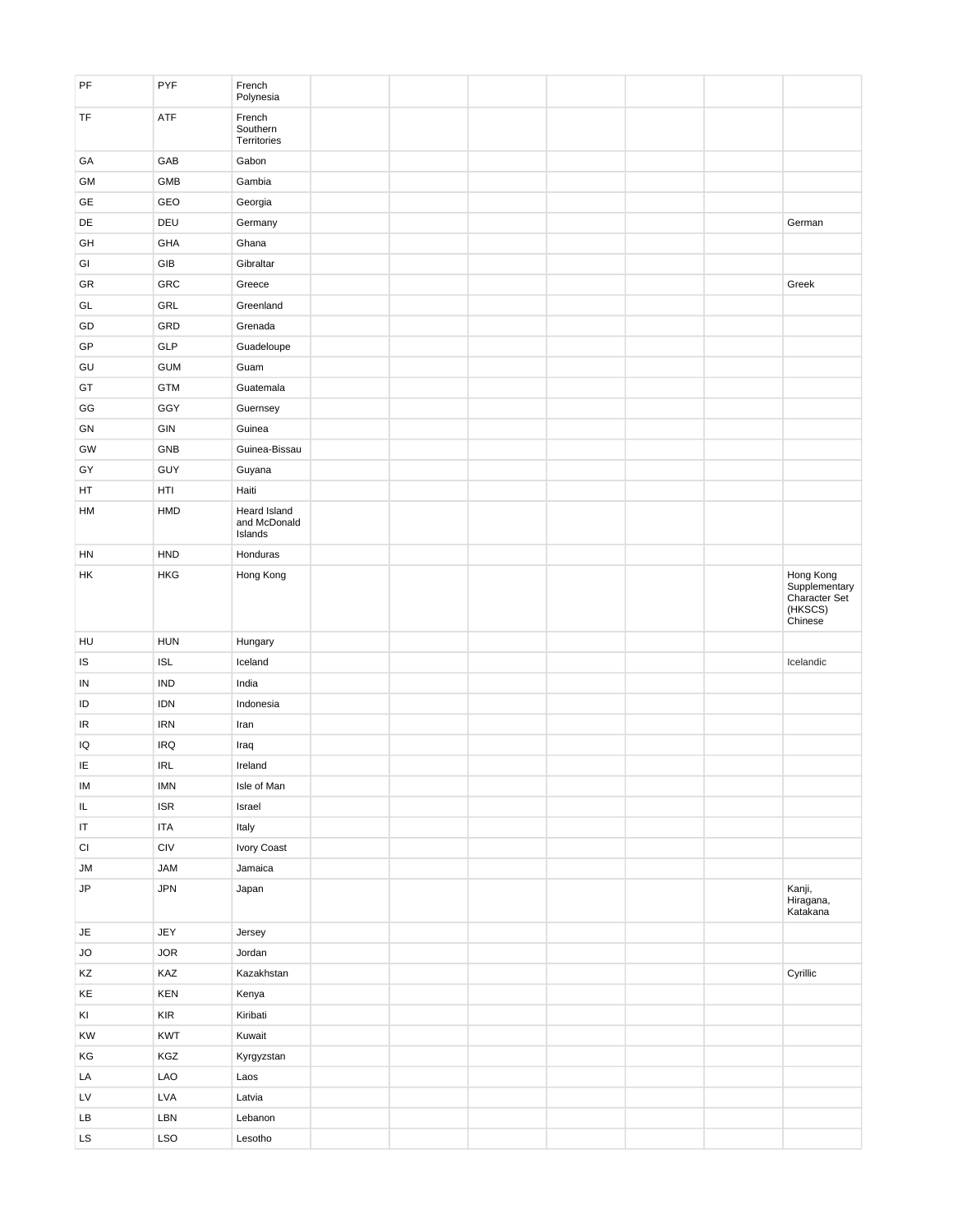| LR        | LBR                         | Liberia                  |  |  |  |           |
|-----------|-----------------------------|--------------------------|--|--|--|-----------|
| LY        | LBY                         | Libya                    |  |  |  |           |
| П         | LIE                         | Liechtenstein            |  |  |  |           |
| LT.       | LTU                         | Lithuania                |  |  |  |           |
| LU        | LUX                         | Luxembourg               |  |  |  | German    |
| <b>MO</b> | <b>MAC</b>                  | Macao                    |  |  |  |           |
| МK        | <b>MKD</b>                  | Macedonia                |  |  |  |           |
| MG        | <b>MDG</b>                  | Madagascar               |  |  |  |           |
| <b>MW</b> | <b>MWI</b>                  | Malawi                   |  |  |  |           |
| MY        | <b>MYS</b>                  | Malaysia                 |  |  |  |           |
| MV        | MDV                         | Maldives                 |  |  |  |           |
| ML        | MLI                         | Mali                     |  |  |  |           |
| MT        | <b>MLT</b>                  | Malta                    |  |  |  |           |
| MH        | MHL                         | Marshall                 |  |  |  |           |
|           |                             | Islands                  |  |  |  |           |
| MQ        | <b>MTQ</b>                  | Martinique               |  |  |  |           |
| MR        | <b>MRT</b>                  | Mauritania               |  |  |  |           |
| MU        | <b>MUS</b>                  | Mauritius                |  |  |  |           |
| YT        | <b>MYT</b>                  | Mayotte                  |  |  |  |           |
| МX        | <b>MEX</b>                  | Mexico                   |  |  |  |           |
| <b>FM</b> | <b>FSM</b>                  | Micronesia               |  |  |  |           |
| MD        | <b>MDA</b>                  | Moldova                  |  |  |  |           |
| MC        | <b>MCO</b>                  | Monaco                   |  |  |  |           |
| ΜN        | <b>MNG</b>                  | Mongolia                 |  |  |  |           |
| ME        | <b>MNE</b>                  | Montenegro               |  |  |  |           |
| <b>MS</b> | <b>MSR</b>                  | Montserrat               |  |  |  |           |
| MA        | <b>MAR</b>                  | Morocco                  |  |  |  |           |
| MZ        | MOZ                         | Mozambique               |  |  |  |           |
| МM        | $\ensuremath{\mathsf{MMR}}$ | Myanmar                  |  |  |  |           |
| NA        | <b>NAM</b>                  | Namibia                  |  |  |  |           |
| <b>NR</b> | <b>NRU</b>                  | Nauru                    |  |  |  |           |
| <b>NP</b> | <b>NPL</b>                  | Nepal                    |  |  |  |           |
|           | <b>NLD</b>                  | Netherlands              |  |  |  | Dutch     |
| <b>NL</b> |                             |                          |  |  |  |           |
| AN        | <b>ANT</b>                  | Netherlands<br>Antilles  |  |  |  |           |
| <b>NC</b> | <b>NCL</b>                  | New Caledonia            |  |  |  |           |
| <b>NZ</b> | <b>NZL</b>                  | New Zealand              |  |  |  |           |
| NI        | NIC                         | Nicaragua                |  |  |  |           |
| <b>NE</b> | <b>NER</b>                  | Niger                    |  |  |  |           |
| <b>NG</b> | <b>NGA</b>                  | Nigeria                  |  |  |  |           |
| <b>NU</b> | $\ensuremath{\mathsf{NIU}}$ | Niue                     |  |  |  |           |
| $\sf{NF}$ | <b>NFK</b>                  | Norfolk Island           |  |  |  |           |
| KP        | PRK                         | North Korea              |  |  |  |           |
| <b>MP</b> | <b>MNP</b>                  | Northern                 |  |  |  |           |
|           |                             | Mariana<br>Islands       |  |  |  |           |
| <b>NO</b> | <b>NOR</b>                  | Norway                   |  |  |  | Norwegian |
| OM        | <b>OMN</b>                  | Oman                     |  |  |  |           |
|           |                             |                          |  |  |  |           |
| PK        | PAK                         | Pakistan                 |  |  |  |           |
| PW        | PLW                         | Palau                    |  |  |  |           |
| PS        | PSE                         | Palestinian<br>Territory |  |  |  |           |
| PA        | PAN                         | Panama                   |  |  |  |           |
| PG        | PNG                         | Papua New                |  |  |  |           |
|           |                             | Guinea                   |  |  |  |           |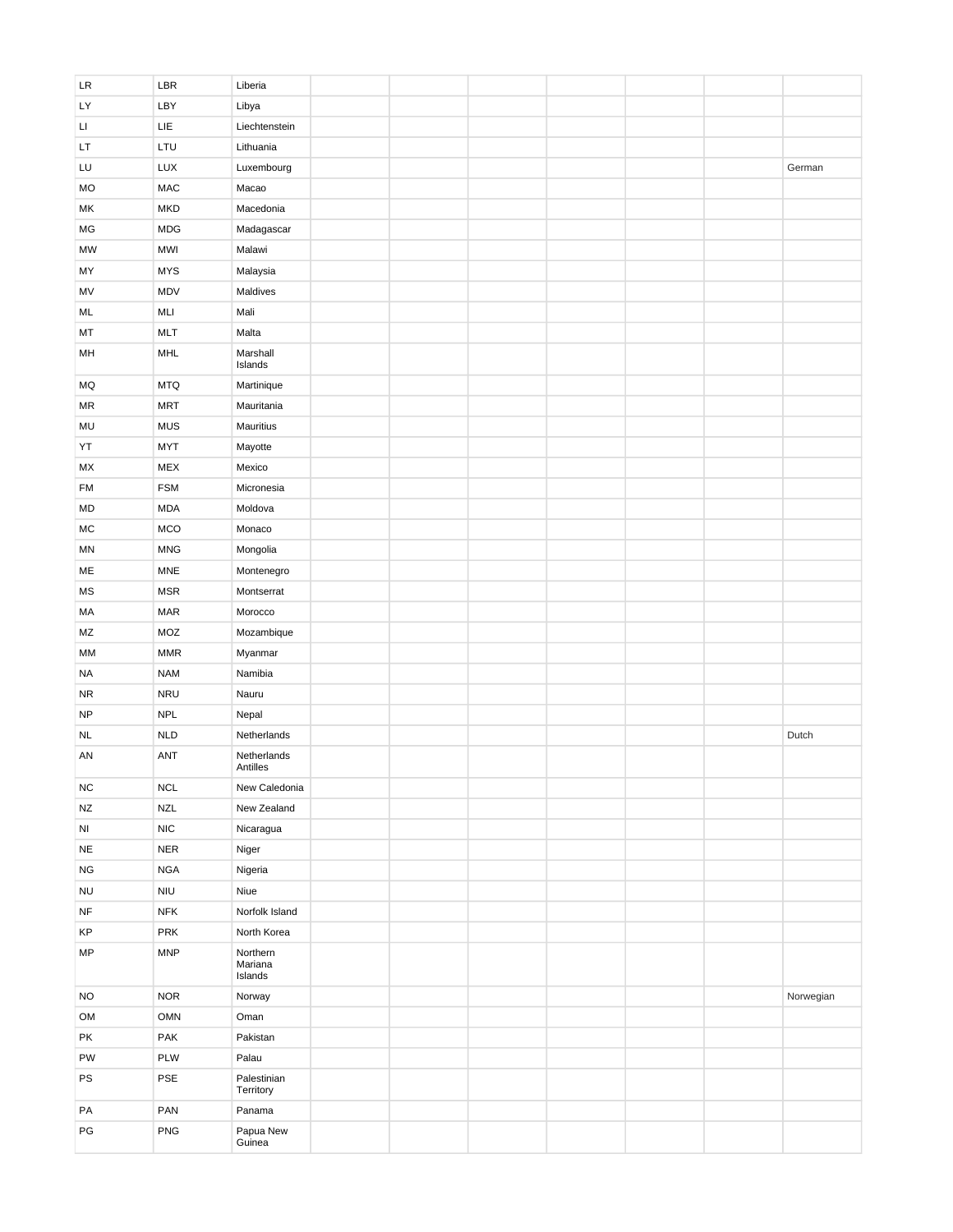| PY                     | PRY        | Paraguay                                              |  |  |  |  |
|------------------------|------------|-------------------------------------------------------|--|--|--|--|
| PE                     | PER        | Peru                                                  |  |  |  |  |
| PH                     | PHL        | Philippines                                           |  |  |  |  |
| PN                     | <b>PCN</b> | Pitcairn                                              |  |  |  |  |
| PL                     | POL        | Poland                                                |  |  |  |  |
| PT                     | PRT        | Portugal                                              |  |  |  |  |
| <b>PR</b>              | PRI        | Puerto Rico                                           |  |  |  |  |
| QA                     | QAT        | Qatar                                                 |  |  |  |  |
| $\mathbb{C}\mathbb{G}$ | COG        | Republic of the<br>Congo                              |  |  |  |  |
| RE                     | REU        | Reunion                                               |  |  |  |  |
| <b>RO</b>              | ROU        | Romania                                               |  |  |  |  |
| RU                     | <b>RUS</b> | Russia                                                |  |  |  |  |
| <b>RW</b>              | <b>RWA</b> | Rwanda                                                |  |  |  |  |
| <b>BL</b>              | <b>BLM</b> | Saint<br>Barthelemy                                   |  |  |  |  |
| SH                     | <b>SHN</b> | Saint Helena                                          |  |  |  |  |
| KN                     | <b>KNA</b> | Saint Kitts and<br>Nevis                              |  |  |  |  |
| LC                     | LCA        | Saint Lucia                                           |  |  |  |  |
| MF                     | <b>MAF</b> | Saint Martin                                          |  |  |  |  |
| PM                     | SPM        | Saint Pierre<br>and Miquelon                          |  |  |  |  |
| VC                     | <b>VCT</b> | Saint Vincent<br>and the<br>Grenadines                |  |  |  |  |
| WS                     | <b>WSM</b> | Samoa                                                 |  |  |  |  |
| <b>SM</b>              | SMR        | San Marino                                            |  |  |  |  |
| <b>ST</b>              | <b>STP</b> | Sao Tome and<br>Principe                              |  |  |  |  |
| SA                     | SAU        | Saudi Arabia                                          |  |  |  |  |
| SN                     | SEN        | Senegal                                               |  |  |  |  |
| <b>RS</b>              | <b>SRB</b> | Serbia                                                |  |  |  |  |
| SC                     | <b>SYC</b> | Seychelles                                            |  |  |  |  |
| SL                     | <b>SLE</b> | Sierra Leone                                          |  |  |  |  |
| SG                     | SGP        | Singapore                                             |  |  |  |  |
| SX                     | <b>SXM</b> | Sint Maarten                                          |  |  |  |  |
| SK                     | <b>SVK</b> | Slovakia                                              |  |  |  |  |
| SI                     | SVN        | Slovenia                                              |  |  |  |  |
| SB                     | <b>SLB</b> | Solomon<br>Islands                                    |  |  |  |  |
| SO                     | SOM        | Somalia                                               |  |  |  |  |
| ZA                     | ZAF        | South Africa                                          |  |  |  |  |
| GS                     | SGS        | South Georgia<br>and the South<br>Sandwich<br>Islands |  |  |  |  |
| KR                     | <b>KOR</b> | South Korea                                           |  |  |  |  |
| SS                     | SSD        | South Sudan                                           |  |  |  |  |
| ES                     | <b>ESP</b> | Spain                                                 |  |  |  |  |
| LK                     | LKA        | Sri Lanka                                             |  |  |  |  |
| SD                     | SDN        | Sudan                                                 |  |  |  |  |
| SR                     | SUR        | Suriname                                              |  |  |  |  |
| SJ                     | SJM        | Svalbard and<br>Jan Mayen                             |  |  |  |  |
| SZ                     | SWZ        | Swaziland                                             |  |  |  |  |
| $\mathsf{SE}$          | SWE        | Sweden                                                |  |  |  |  |